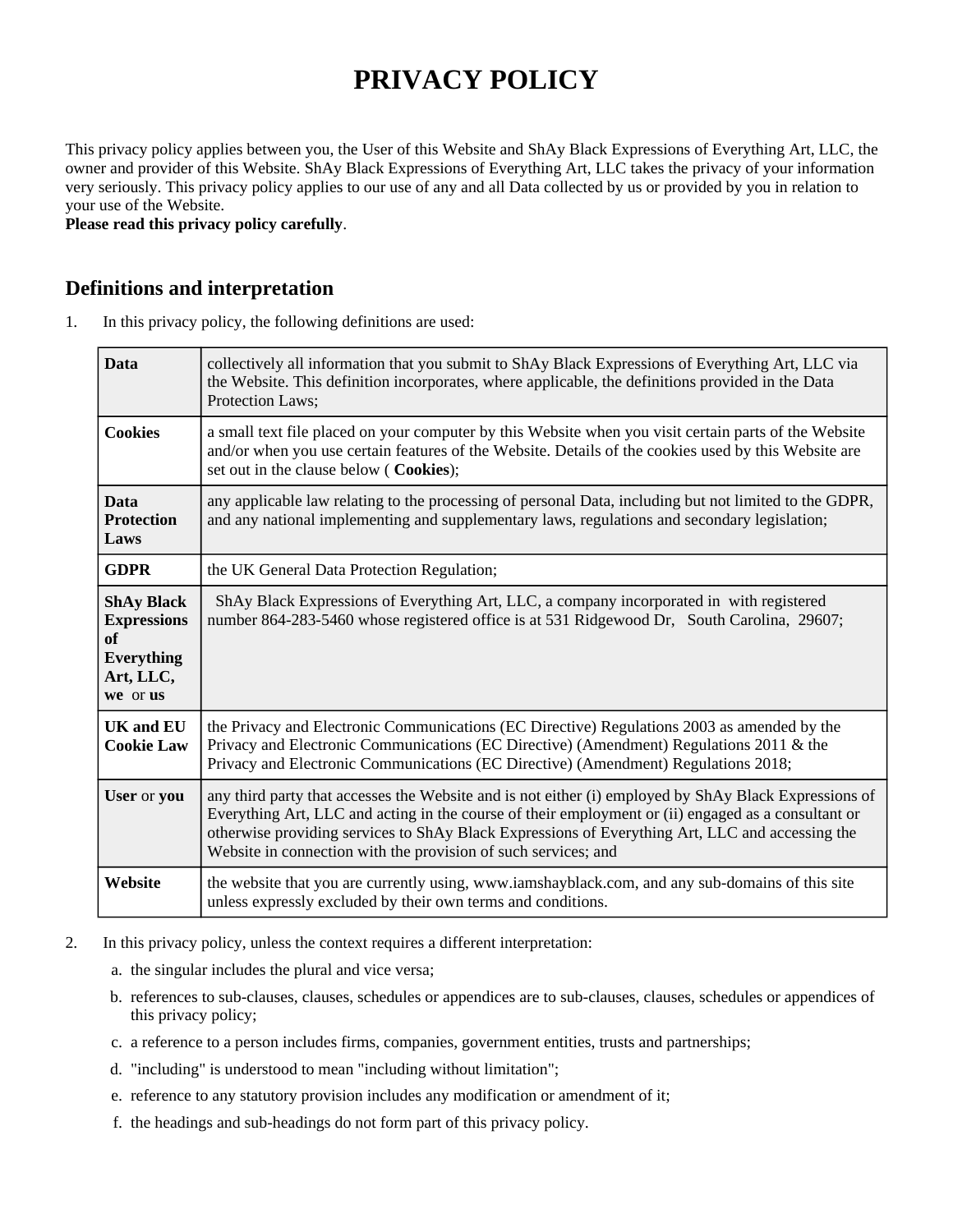# **Scope of this privacy policy**

- 3. This privacy policy applies only to the actions of ShAy Black Expressions of Everything Art, LLC and Users with respect to this Website. It does not extend to any websites that can be accessed from this Website including, but not limited to, any links we may provide to social media websites.
- 4. For purposes of the applicable Data Protection Laws, ShAy Black Expressions of Everything Art, LLC is the "data controller". This means that ShAy Black Expressions of Everything Art, LLC determines the purposes for which, and the manner in which, your Data is processed.

# **Data collected**

5. We may collect the following Data, which includes personal Data, from you:

a. name;

- b. contact Information such as email addresses and telephone numbers;
- c. email address;

in each case, in accordance with this privacy policy.

## **How we collect Data**

- 6. We collect Data in the following ways:
	- a. data is given to us by you ; and
	- b. data is collected automatically.

# **Data that is given to us by you**

- 7. ShAy Black Expressions of Everything Art, LLC will collect your Data in a number of ways, for example:
	- a. when you contact us through the Website, by telephone, post, e-mail or through any other means;
	- b. when you enter a competition or promotion through a social media channel;
	- c. when you make payments to us, through this Website or otherwise;
	- d. when you elect to receive marketing communications from us;
	- e. when you use our services;

in each case, in accordance with this privacy policy.

## **Data that is collected automatically**

- 8. To the extent that you access the Website, we will collect your Data automatically, for example:
	- a. we automatically collect some information about your visit to the Website. This information helps us to make improvements to Website content and navigation, and includes your IP address, the date, times and frequency with which you access the Website and the way you use and interact with its content.
	- b. we will collect your Data automatically via cookies, in line with the cookie settings on your browser. For more information about cookies, and how we use them on the Website, see the section below, headed "Cookies".

## **Our use of Data**

9. Any or all of the above Data may be required by us from time to time in order to provide you with the best possible service and experience when using our Website. Specifically, Data may be used by us for the following reasons: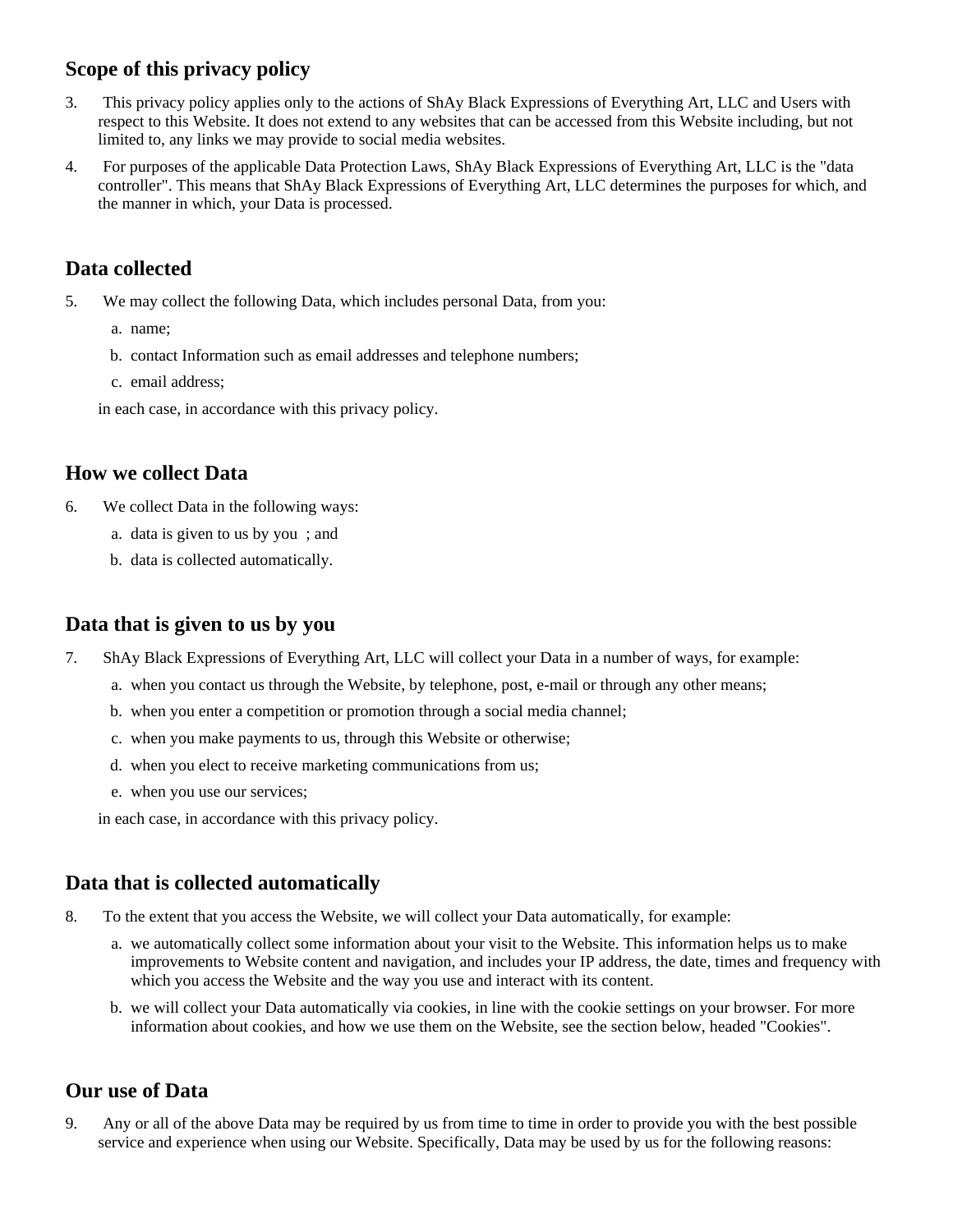- a. improvement of our products / services;
- b. transmission by email of marketing materials that may be of interest to you;
- c. contact for market research purposes which may be done using email, telephone, fax or mail. Such information may be used to customise or update the Website;

in each case, in accordance with this privacy policy.

- 10. We may use your Data for the above purposes if we deem it necessary to do so for our legitimate interests. If you are not satisfied with this, you have the right to object in certain circumstances (see the section headed "Your rights" below).
- 11. For the delivery of direct marketing to you via e-mail, we'll need your consent, whether via an opt-in or soft-opt-in:
	- a. soft opt-in consent is a specific type of consent which applies when you have previously engaged with us (for example, you contact us to ask us for more details about a particular product/service, and we are marketing similar products/services). Under "soft opt-in" consent, we will take your consent as given unless you opt-out.
	- b. for other types of e-marketing, we are required to obtain your explicit consent; that is, you need to take positive and affirmative action when consenting by, for example, checking a tick box that we'll provide.
	- c. if you are not satisfied about our approach to marketing, you have the right to withdraw consent at any time. To find out how to withdraw your consent, see the section headed "Your rights" below.

## **Who we share Data with**

12. We may share your Data with the following groups of people for the following reasons:

a. ShAy Black Expressions of Everything Art, LLC - The selling of products.

in each case, in accordance with this privacy policy.

#### **Keeping Data secure**

- 13. We will use technical and organisational measures to safeguard your Data, for example:
	- a. access to your account is controlled by a password and a user name that is unique to you.
	- b. we store your Data on secure servers.
- 14. Technical and organisational measures include measures to deal with any suspected data breach. If you suspect any misuse or loss or unauthorised access to your Data, please let us know immediately by contacting us via this e-mail address: iamshayblack@gmail.com.
- 15. If you want detailed information from Get Safe Online on how to protect your information and your computers and devices against fraud, identity theft, viruses and many other online problems, please visit www.getsafeonline.org. Get Safe Online is supported by HM Government and leading businesses.

#### **Data retention**

- 16. Unless a longer retention period is required or permitted by law, we will only hold your Data on our systems for the period necessary to fulfil the purposes outlined in this privacy policy or until you request that the Data be deleted.
- 17. Even if we delete your Data, it may persist on backup or archival media for legal, tax or regulatory purposes.

## **Your rights**

- 18. You have the following rights in relation to your Data:
	- a. **Right to access** the right to request (i) copies of the information we hold about you at any time, or (ii) that we modify, update or delete such information. If we provide you with access to the information we hold about you, we will not charge you for this, unless your request is "manifestly unfounded or excessive." Where we are legally permitted to do so, we may refuse your request. If we refuse your request, we will tell you the reasons why.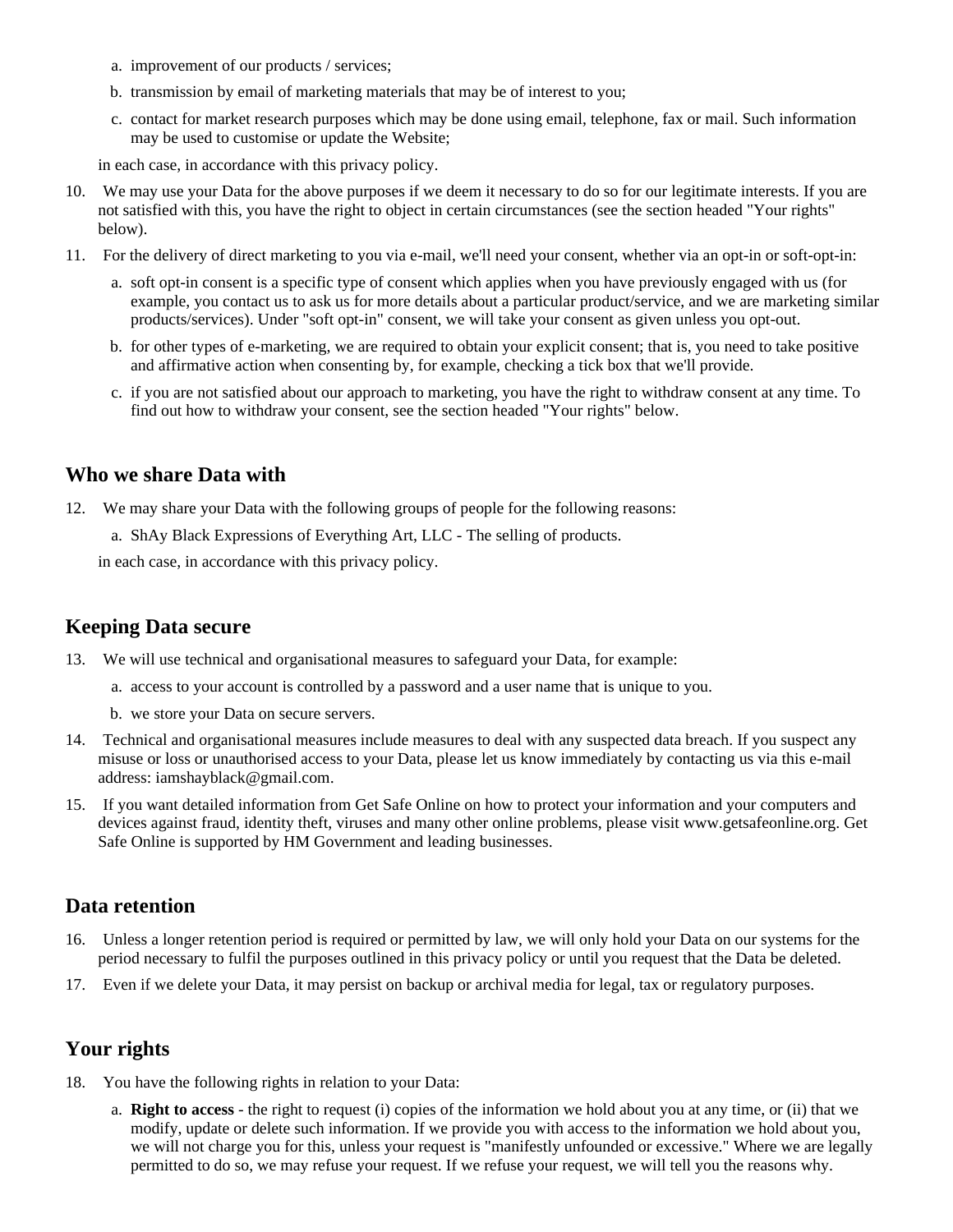- b. **Right to correct** the right to have your Data rectified if it is inaccurate or incomplete.
- c. **Right to erase** the right to request that we delete or remove your Data from our systems.
- d. **Right to restrict our use of your Data** the right to "block" us from using your Data or limit the way in which we can use it.
- e. **Right to data portability** the right to request that we move, copy or transfer your Data.
- f. **Right to object** the right to object to our use of your Data including where we use it for our legitimate interests.
- 19. To make enquiries, exercise any of your rights set out above, or withdraw your consent to the processing of your Data (where consent is our legal basis for processing your Data), please contact us via this e-mail address: iamshayblack@gmail.com.
- 20. If you are not satisfied with the way a complaint you make in relation to your Data is handled by us, you may be able to refer your complaint to the relevant data protection authority. For the UK, this is the Information Commissioner's Office (ICO). The ICO's contact details can be found on their website at https://ico.org.uk/.
- 21. It is important that the Data we hold about you is accurate and current. Please keep us informed if your Data changes during the period for which we hold it.

#### **Links to other websites**

22. This Website may, from time to time, provide links to other websites. We have no control over such websites and are not responsible for the content of these websites. This privacy policy does not extend to your use of such websites. You are advised to read the privacy policy or statement of other websites prior to using them.

#### **Changes of business ownership and control**

- 23. ShAy Black Expressions of Everything Art, LLC may, from time to time, expand or reduce our business and this may involve the sale and/or the transfer of control of all or part of ShAy Black Expressions of Everything Art, LLC. Data provided by Users will, where it is relevant to any part of our business so transferred, be transferred along with that part and the new owner or newly controlling party will, under the terms of this privacy policy, be permitted to use the Data for the purposes for which it was originally supplied to us.
- 24. We may also disclose Data to a prospective purchaser of our business or any part of it.
- 25. In the above instances, we will take steps with the aim of ensuring your privacy is protected.

#### **Cookies**

- 26. This Website may place and access certain Cookies on your computer. ShAy Black Expressions of Everything Art, LLC uses Cookies to improve your experience of using the Website and to improve our range of products and services. ShAy Black Expressions of Everything Art, LLC has carefully chosen these Cookies and has taken steps to ensure that your privacy is protected and respected at all times.
- 27. All Cookies used by this Website are used in accordance with current UK and EU Cookie Law.
- 28. Before the Website places Cookies on your computer, you will be presented with a message bar requesting your consent to set those Cookies. By giving your consent to the placing of Cookies, you are enabling ShAy Black Expressions of Everything Art, LLC to provide a better experience and service to you. You may, if you wish, deny consent to the placing of Cookies; however certain features of the Website may not function fully or as intended.
- 29. This Website may place the following Cookies:

| <b>Type of Cookie</b>          | <b>Purpose</b>                                                                                                                                                                                                                                                                     |
|--------------------------------|------------------------------------------------------------------------------------------------------------------------------------------------------------------------------------------------------------------------------------------------------------------------------------|
| Analytical/performance cookies | They allow us to recognise and count the number of visitors and to see how<br>visitors move around our website when they are using it. This helps us to<br>improve the way our website works, for example, by ensuring that users are<br>finding what they are looking for easily. |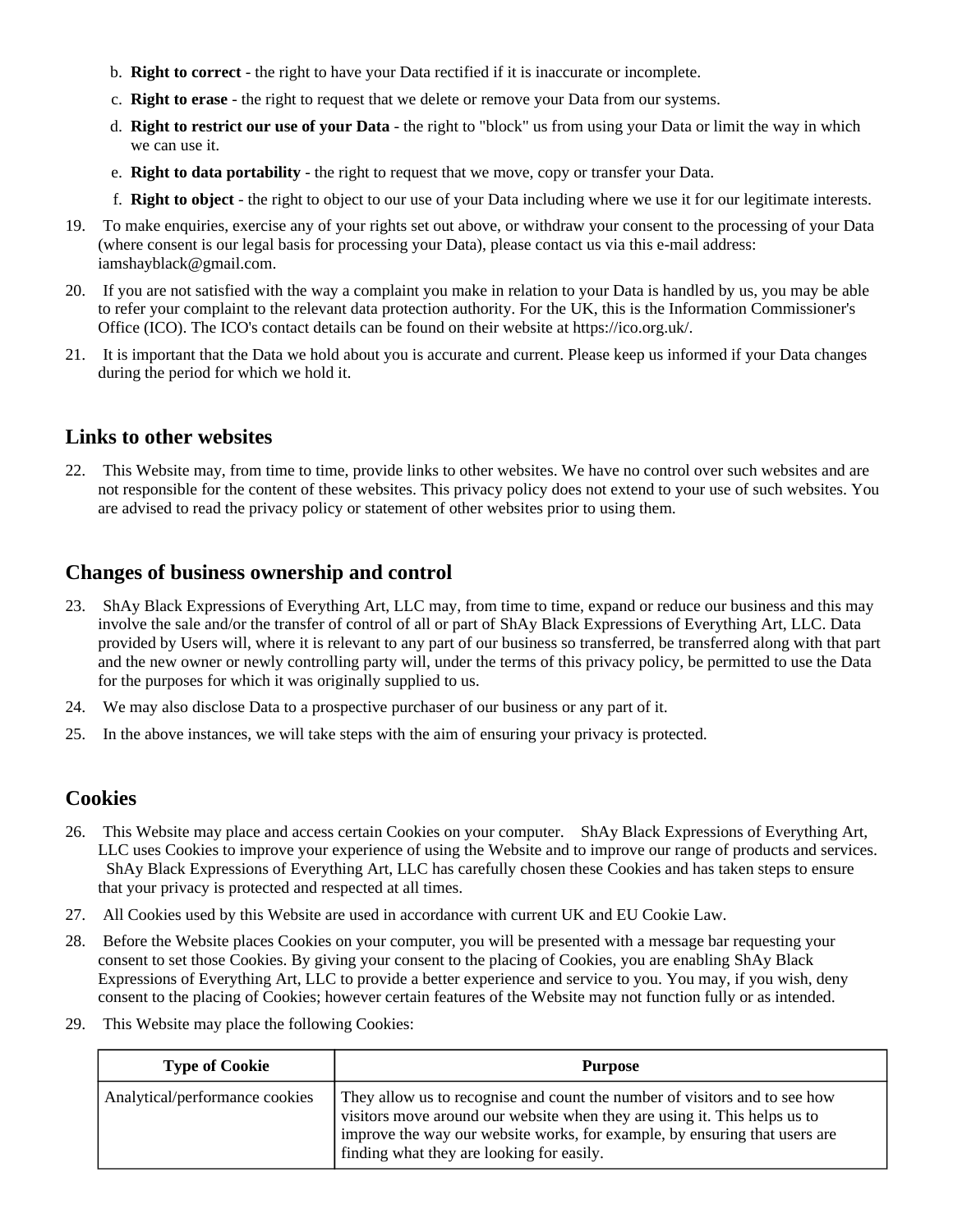- 30. You can find a list of Cookies that we use in the Cookies Schedule.
- 31. You can choose to enable or disable Cookies in your internet browser. By default, most internet browsers accept Cookies but this can be changed. For further details, please consult the help menu in your internet browser.
- 32. You can choose to delete Cookies at any time; however you may lose any information that enables you to access the Website more quickly and efficiently including, but not limited to, personalisation settings.
- 33. It is recommended that you ensure that your internet browser is up-to-date and that you consult the help and guidance provided by the developer of your internet browser if you are unsure about adjusting your privacy settings.
- 34. For more information generally on cookies, including how to disable them, please refer to aboutcookies.org. You will also find details on how to delete cookies from your computer.

## **General**

- 35. You may not transfer any of your rights under this privacy policy to any other person. We may transfer our rights under this privacy policy where we reasonably believe your rights will not be affected.
- 36. If any court or competent authority finds that any provision of this privacy policy (or part of any provision) is invalid, illegal or unenforceable, that provision or part-provision will, to the extent required, be deemed to be deleted, and the validity and enforceability of the other provisions of this privacy policy will not be affected.
- 37. Unless otherwise agreed, no delay, act or omission by a party in exercising any right or remedy will be deemed a waiver of that, or any other, right or remedy.
- 38. This Agreement will be governed by and interpreted according to the law of England and Wales. All disputes arising under the Agreement will be subject to the exclusive jurisdiction of the English and Welsh courts.

## **Changes to this privacy policy**

39. ShAy Black Expressions of Everything Art, LLC reserves the right to change this privacy policy as we may deem necessary from time to time or as may be required by law. Any changes will be immediately posted on the Website and you are deemed to have accepted the terms of the privacy policy on your first use of the Website following the alterations.

You may contact ShAy Black Expressions of Everything Art, LLC by email at iamshayblack@gmail.com.

## **Attribution**

40. This privacy policy was created using a document from [Rocket Lawyer](https://www.rocketlawyer.com/gb/en/) (https://www.rocketlawyer.com/gb/en). **01 September 2021**